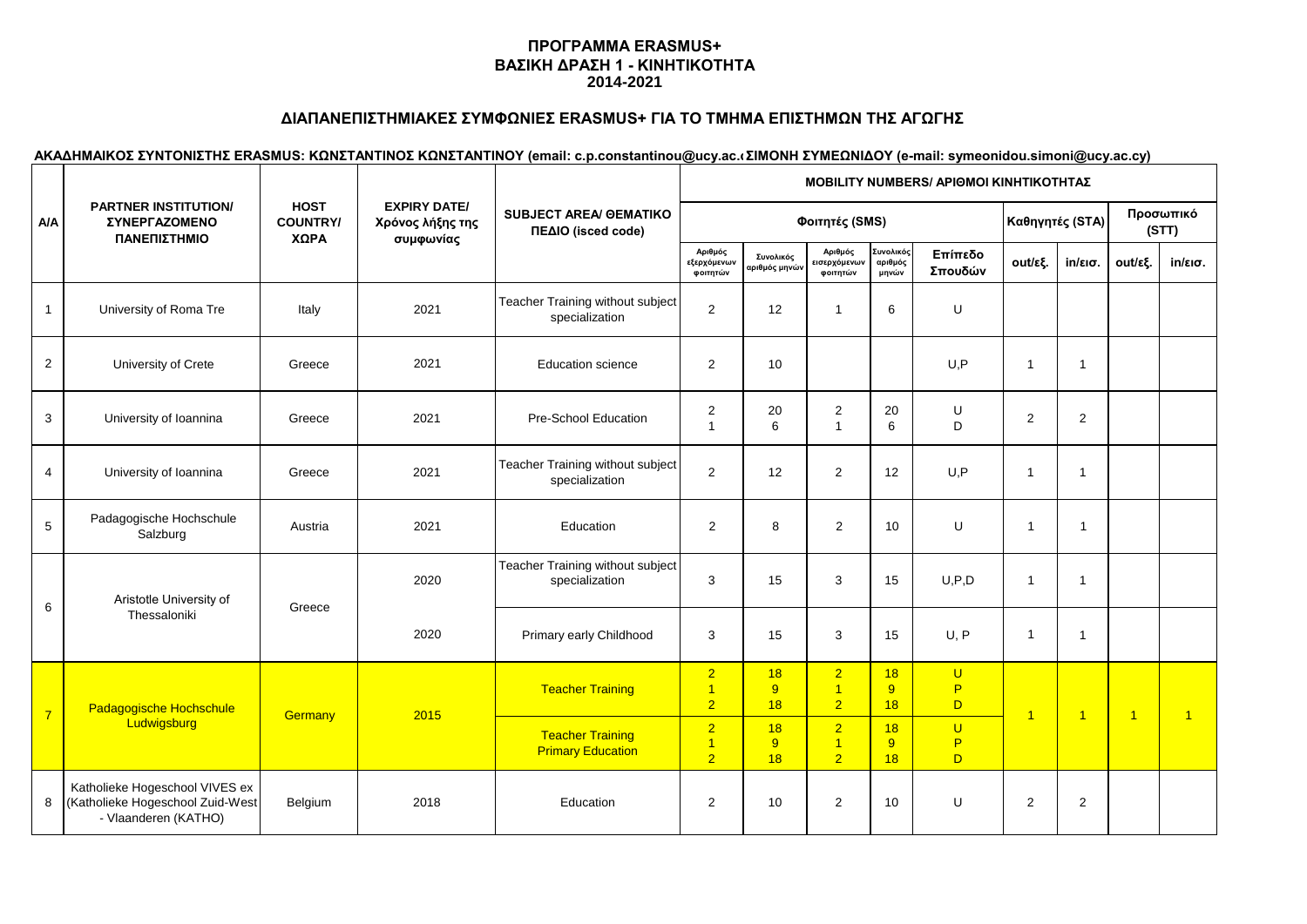## **ΔΙΑΠΑΝΕΠΙΣΤΗΜΙΑΚΕΣ ΣΥΜΦΩΝΙΕΣ ERASMUS+ ΓΙΑ ΤΟ ΤΜΗΜΑ ΕΠΙΣΤΗΜΩΝ ΤΗΣ ΑΓΩΓΗΣ**

|            | <b>PARTNER INSTITUTION/</b><br><b>ΣΥΝΕΡΓΑΖΟΜΕΝΟ</b><br>ΠΑΝΕΠΙΣΤΗΜΙΟ |                                        |                                                      | <b>SUBJECT AREA/ GEMATIKO</b><br>ΠΕΔΙΟ (isced code)                  | <b>MOBILITY NUMBERS/ APIOMOI KINHTIKOTHTAZ</b> |                            |                                     |                               |                    |                 |                   |                    |                   |  |  |
|------------|---------------------------------------------------------------------|----------------------------------------|------------------------------------------------------|----------------------------------------------------------------------|------------------------------------------------|----------------------------|-------------------------------------|-------------------------------|--------------------|-----------------|-------------------|--------------------|-------------------|--|--|
| <b>A/A</b> |                                                                     | <b>HOST</b><br><b>COUNTRY/</b><br>ΧΩΡΑ | <b>EXPIRY DATE/</b><br>Χρόνος λήξης της<br>συμφωνίας |                                                                      |                                                |                            | Φοιτητές (SMS)                      |                               |                    | Καθηγητές (STA) |                   | Προσωπικό<br>(STT) |                   |  |  |
|            |                                                                     |                                        |                                                      |                                                                      | Αριθμός<br>εξερχόμενων<br>φοιτητών             | Συνολικός<br>χριθμός μηνών | Αριθμός<br>εισερχόμενων<br>φοιτητών | Συνολικός<br>αριθμός<br>μηνών | Επίπεδο<br>Σπουδών | out/εξ.         | $in/\epsilon$ ισ. | out/εξ.            | $in/\epsilon$ ισ. |  |  |
| $9\,$      | <b>University of Stockholm</b>                                      | Sweden                                 | 2021                                                 | Education                                                            | $\overline{4}$                                 | 24                         | $\overline{4}$                      | 24                            | U                  | $\overline{1}$  | $\overline{1}$    |                    |                   |  |  |
|            | 10 Universidad de Castilla-La Mancha                                | Spain                                  | 2021                                                 | <b>Teacher Training</b><br><b>Education Science</b>                  | $\overline{2}$                                 | 10                         | $\overline{2}$                      | 10                            | U                  | $\overline{1}$  | $\overline{1}$    |                    |                   |  |  |
| 11         | National and Kapodistrian<br>University of Athens                   | Greece                                 | 2021                                                 | <b>Education</b>                                                     | 6                                              | 36                         | 6                                   | 36                            | U, P<br>U, P, D    |                 | $\overline{1}$    |                    |                   |  |  |
| 12         | University of Granada                                               | Spain                                  | 2021                                                 | Primary Education/ Pre-primary<br>Education                          | $\overline{a}$<br>2                            | 20<br>20                   | $\overline{a}$<br>20                | 20<br>20                      | U                  | -1              | $\overline{1}$    |                    |                   |  |  |
| 13         | University of Patras                                                | Greece                                 | 2020                                                 | Teacher Training without subject<br>specialization                   | $\overline{2}$                                 | 12                         | $\overline{2}$                      | 12                            | U, P, D            | $\overline{1}$  | $\overline{1}$    |                    |                   |  |  |
| 14         | Manchester Metropolitan<br>University                               | <b>UK</b>                              | 2017                                                 | Education                                                            | 4                                              | 20                         | $\overline{4}$                      | 20                            | U                  | $\overline{1}$  | $\overline{1}$    |                    |                   |  |  |
| 15         | <b>Linkopings University</b>                                        | Sweden                                 | 2021                                                 | Education                                                            | 3                                              | 30                         | 3                                   | 30                            | U, P               | $\overline{1}$  | $\overline{1}$    |                    |                   |  |  |
| 16         | University of Tampere                                               | Finland                                | 2014                                                 | Teacher Training and Education<br>Science                            | $\overline{4}$                                 | 36                         | 4                                   | 36                            | U                  | -1              | $\overline{1}$    |                    |                   |  |  |
| 17         | Universite Paris Diderot - Paris 7                                  | France                                 | 2021                                                 | <b>Teacher Training with subject</b><br>specialization (Mathematics) | $\overline{1}$                                 | 6                          | $\overline{1}$                      | $6\phantom{1}6$               | D                  | $\overline{1}$  | $\overline{1}$    |                    |                   |  |  |
| 18         | University of Latvia                                                | Latvia                                 | 2021                                                 | Education                                                            | 2                                              | 20                         | $\mathbf{2}$                        | 20                            | U                  | 1               | $\mathbf{1}$      |                    |                   |  |  |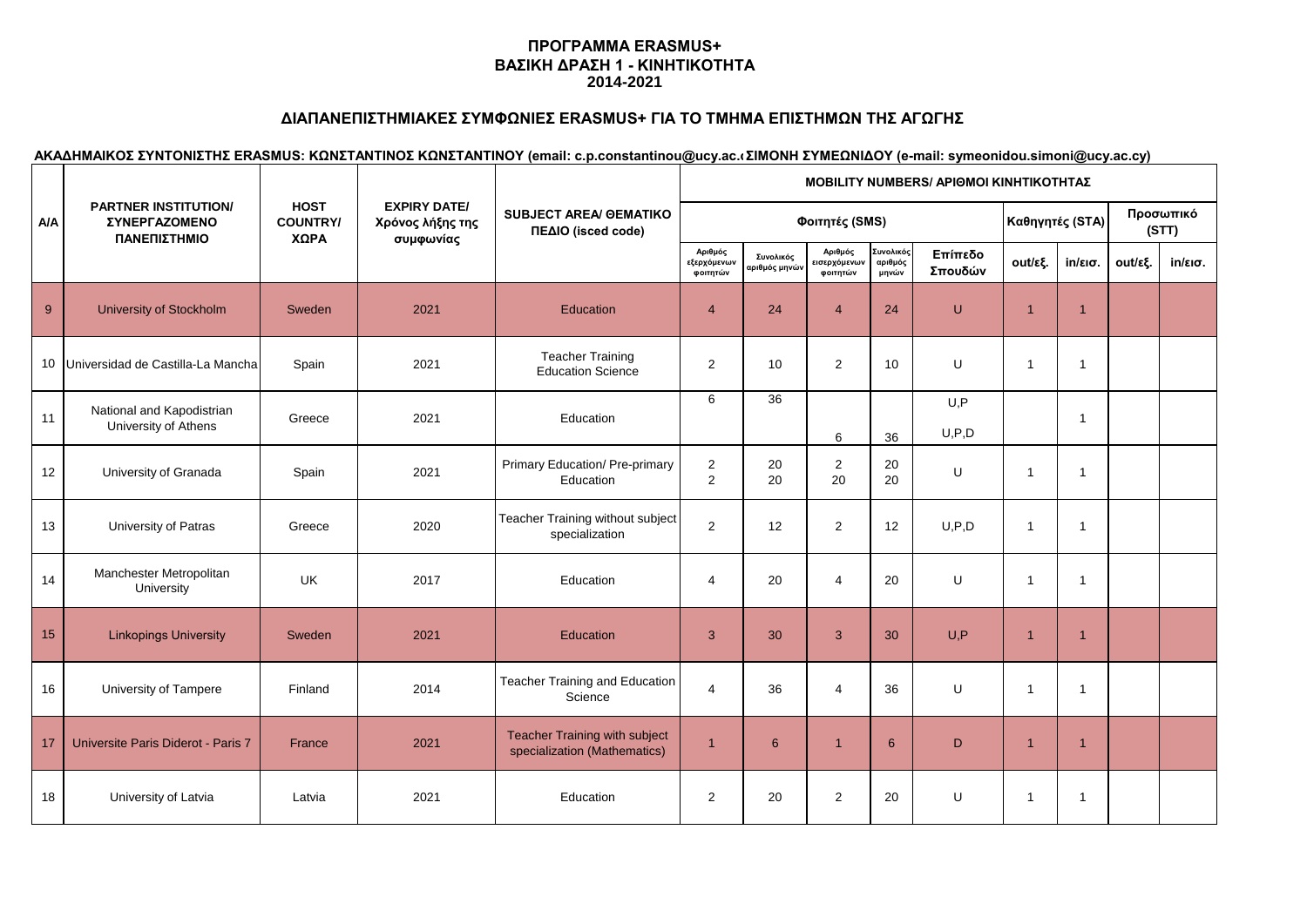# **ΔΙΑΠΑΝΕΠΙΣΤΗΜΙΑΚΕΣ ΣΥΜΦΩΝΙΕΣ ERASMUS+ ΓΙΑ ΤΟ ΤΜΗΜΑ ΕΠΙΣΤΗΜΩΝ ΤΗΣ ΑΓΩΓΗΣ**

|            | <b>PARTNER INSTITUTION/</b><br>ΣΥΝΕΡΓΑΖΟΜΕΝΟ<br>ΠΑΝΕΠΙΣΤΗΜΙΟ                        | <b>HOST</b><br><b>COUNTRY/</b><br>ΧΩΡΑ | <b>EXPIRY DATE/</b><br>Χρόνος λήξης της<br>συμφωνίας | <b>SUBJECT AREA/ GEMATIKO</b><br>ΠΕΔΙΟ (isced code) | MOBILITY NUMBERS/ APIOMOI ΚΙΝΗΤΙΚΟΤΗΤΑΣ |                            |                                            |                               |                    |                |                   |         |                    |  |  |
|------------|-------------------------------------------------------------------------------------|----------------------------------------|------------------------------------------------------|-----------------------------------------------------|-----------------------------------------|----------------------------|--------------------------------------------|-------------------------------|--------------------|----------------|-------------------|---------|--------------------|--|--|
| <b>A/A</b> |                                                                                     |                                        |                                                      |                                                     | Φοιτητές (SMS)                          |                            |                                            |                               |                    |                | Καθηγητές (STA)   |         | Προσωπικό<br>(STT) |  |  |
|            |                                                                                     |                                        |                                                      |                                                     | Αριθμός<br>εξερχόμενων<br>φοιτητών      | Συνολικός<br>αριθμός μηνών | Αριθμός<br><b>εισερχόμενων</b><br>φοιτητών | Συνολικός<br>αριθμός<br>μηνών | Επίπεδο<br>Σπουδών | out/εξ.        | $in/\epsilon$ ισ. | out/εξ. | $in/\epsilon$ ισ.  |  |  |
| 19         | Univestiy of Eastern Finland, UEF<br>(ITA-Suomen Yliopisto)                         | Finland                                | 2014                                                 | Education, teacher training                         | 4                                       | 40                         | 4                                          | 40                            | U                  | -1             | $\overline{1}$    |         |                    |  |  |
| 20         | Riga Teacher Training and<br><b>Educational Management</b><br>Academy               | Latvia                                 | 2021                                                 | Education                                           | $\overline{2}$                          | 10                         | $\overline{2}$                             | 10                            | U, P               | $\overline{1}$ | $\overline{1}$    |         |                    |  |  |
| 21         | Universidad Rey Juan Carlos                                                         | Spain                                  | 2021                                                 | Education                                           | 2 or 4                                  | 18 or 20                   | 2 or 4                                     | $18$ or<br>20                 | U                  |                |                   |         |                    |  |  |
| 22         | Instituto de Estudos Superiores de<br>Fafe (Escola Superior de<br>Educacao de Fafe) | Portugal                               | 2021                                                 | Education                                           | 2                                       | 20                         | 2                                          | 20                            | U.P                | $\overline{1}$ | $\overline{1}$    |         |                    |  |  |
| 23         | <b>Universitat Wien</b>                                                             | Austria                                | 2021                                                 | Education                                           | 3                                       | 30                         | 3                                          | 30                            | U.P                |                |                   |         |                    |  |  |
| 24         | Universidad de Valladolid                                                           | Spain                                  | 2021                                                 | Teacher Training and Education<br>Science           | 2                                       | 10                         | $\overline{2}$                             | 10                            | U                  | $\overline{1}$ | $\overline{1}$    |         |                    |  |  |
| 25         | University of Thessaly                                                              | Greece                                 | 2021                                                 | Pre-School Education                                | $\overline{2}$                          | 10                         | $\overline{2}$                             | 10                            | U, P, D            | $\overline{1}$ | $\overline{1}$    |         |                    |  |  |
| 26         | University of Thessaly                                                              | Greece                                 | 2021                                                 | Education                                           | 4                                       | 20                         | 4                                          | 20                            | U, P, D            | -1             | $\overline{1}$    |         |                    |  |  |
| 27         | PH WIEN                                                                             | Austria                                | 2021                                                 | Education                                           | 2                                       | 10                         | $\overline{2}$                             | 10                            | U, P               | $\mathbf{1}$   | $\overline{1}$    |         |                    |  |  |
| 28         | Universita Degli Studi di modena E<br>Reggio Emilia                                 | Italy                                  | 2021                                                 | Education                                           | 2                                       | 12                         | $\overline{2}$                             | 12                            | U, P, D            | -1             | $\overline{1}$    |         |                    |  |  |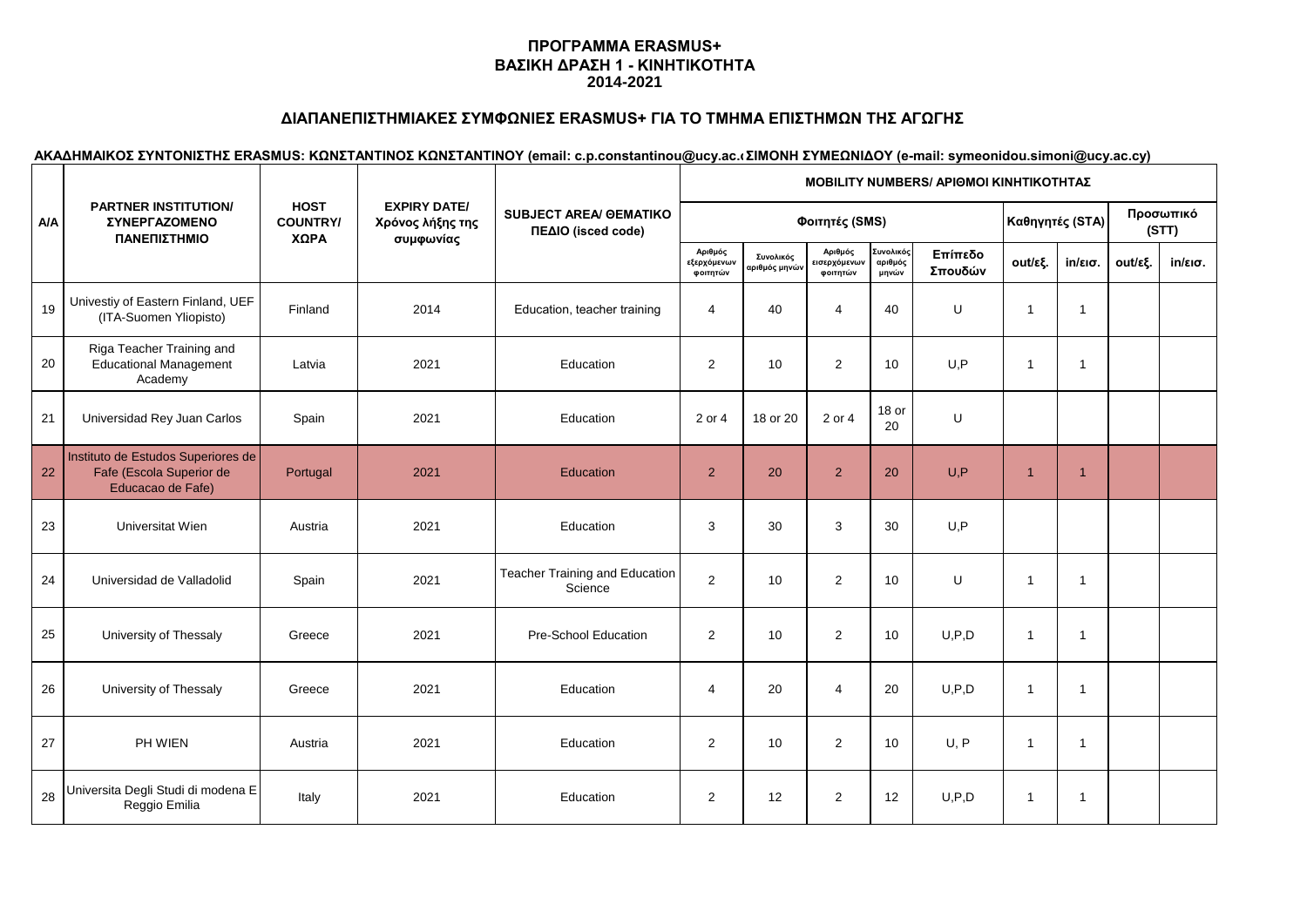# **ΔΙΑΠΑΝΕΠΙΣΤΗΜΙΑΚΕΣ ΣΥΜΦΩΝΙΕΣ ERASMUS+ ΓΙΑ ΤΟ ΤΜΗΜΑ ΕΠΙΣΤΗΜΩΝ ΤΗΣ ΑΓΩΓΗΣ**

|            |                                                                     | <b>HOST</b><br><b>COUNTRY/</b><br>ΧΩΡΑ | <b>EXPIRY DATE/</b><br>Χρόνος λήξης της<br>συμφωνίας | <b>SUBJECT AREA/ GEMATIKO</b><br>ΠΕΔΙΟ (isced code)    | <b>ΜΟΒΙLITY NUMBERS/ ΑΡΙΘΜΟΙ ΚΙΝΗΤΙΚΟΤΗΤΑΣ</b> |                            |                                    |                               |                    |                |                   |         |                   |  |  |
|------------|---------------------------------------------------------------------|----------------------------------------|------------------------------------------------------|--------------------------------------------------------|------------------------------------------------|----------------------------|------------------------------------|-------------------------------|--------------------|----------------|-------------------|---------|-------------------|--|--|
| <b>A/A</b> | <b>PARTNER INSTITUTION/</b><br><b>ΣΥΝΕΡΓΑΖΟΜΕΝΟ</b><br>ΠΑΝΕΠΙΣΤΗΜΙΟ |                                        |                                                      |                                                        |                                                |                            | Καθηγητές (STA)                    |                               | Προσωπικό<br>(STT) |                |                   |         |                   |  |  |
|            |                                                                     |                                        |                                                      |                                                        | Αριθμός<br>εξερχόμενων<br>φοιτητών             | Συνολικός<br>αριθμός μηνών | Αριθμός<br>ισερχόμενων<br>φοιτητών | Συνολικός<br>αριθμός<br>μηνών | Επίπεδο<br>Σπουδών | out/εξ.        | $in/\epsilon$ ισ. | out/εξ. | $in/\epsilon$ ισ. |  |  |
| 29         | University of Patras                                                | Greece                                 | 2020                                                 | Training for pre-school teachers                       | 6                                              | 24                         | 6                                  | 24                            | U, P, D            | $\overline{4}$ | $\overline{4}$    |         |                   |  |  |
| 30         | Democritus University of Thrace                                     | Greece                                 | 2020                                                 | Teacher Training without subject<br>specialization     | 2                                              | 18                         | $\overline{2}$                     | 18                            | U                  | $\mathbf{1}$   | $\overline{1}$    |         |                   |  |  |
| 31         | Panepistimio Ditikis Makedonias                                     | Greece                                 | 2021                                                 | Teacher Training without subject<br>specialization     | 5                                              | 25                         | 5                                  | 25                            | U, P               | $\mathbf 1$    | -1                |         |                   |  |  |
| 32         | <b>***Universitat de Barcelona</b>                                  | <b>Spain</b>                           | 2014                                                 | <b>Teacher Training Educational</b><br><b>Sciences</b> | $\overline{2}$                                 | 10                         | 2 <sup>1</sup>                     | 10                            | $\overline{U}$     | $\overline{2}$ | $\overline{2}$    |         |                   |  |  |
| 33         | Alexander Technological<br><b>Educational Institute</b>             | Greece                                 | 2020                                                 | Training for pre-school teachers                       | 2                                              | 12                         | $\overline{2}$                     | 12                            | U                  | $\mathbf{1}$   | $\overline{1}$    |         |                   |  |  |
| 34         | University of Western Macedonia                                     | Greece                                 | 2021                                                 | Training for pre-school teachers                       | 3                                              | 15                         | 3                                  | 15                            | U                  | $\mathbf{1}$   | $\overline{1}$    |         |                   |  |  |
| 35         | Panepistimio Peloponissou                                           | Greece                                 | 2021                                                 | Education                                              | 2                                              | 18                         | $\overline{2}$                     | 18                            | U.P                | $\mathbf{1}$   | $\overline{1}$    |         |                   |  |  |
| 36         | Padagogische Hochschule<br>Freiburg                                 | Germany                                | 2021                                                 | Education                                              | 2                                              | 20                         | 2                                  | 20                            | U                  | $\mathbf 1$    | $\overline{1}$    |         |                   |  |  |
| 37         | Siaulai University                                                  | Lithouania                             | 2020                                                 | Education                                              | 2                                              | 10                         | $\overline{2}$                     | 10                            | U                  | $\mathbf{1}$   | $\overline{1}$    |         |                   |  |  |
| 38         | University of Aegean                                                | Greece                                 | 2021                                                 | Education, Preschool training                          | 2                                              | 20                         | 2                                  | 20                            | U, P, D            | $\mathbf{1}$   | $\overline{1}$    |         |                   |  |  |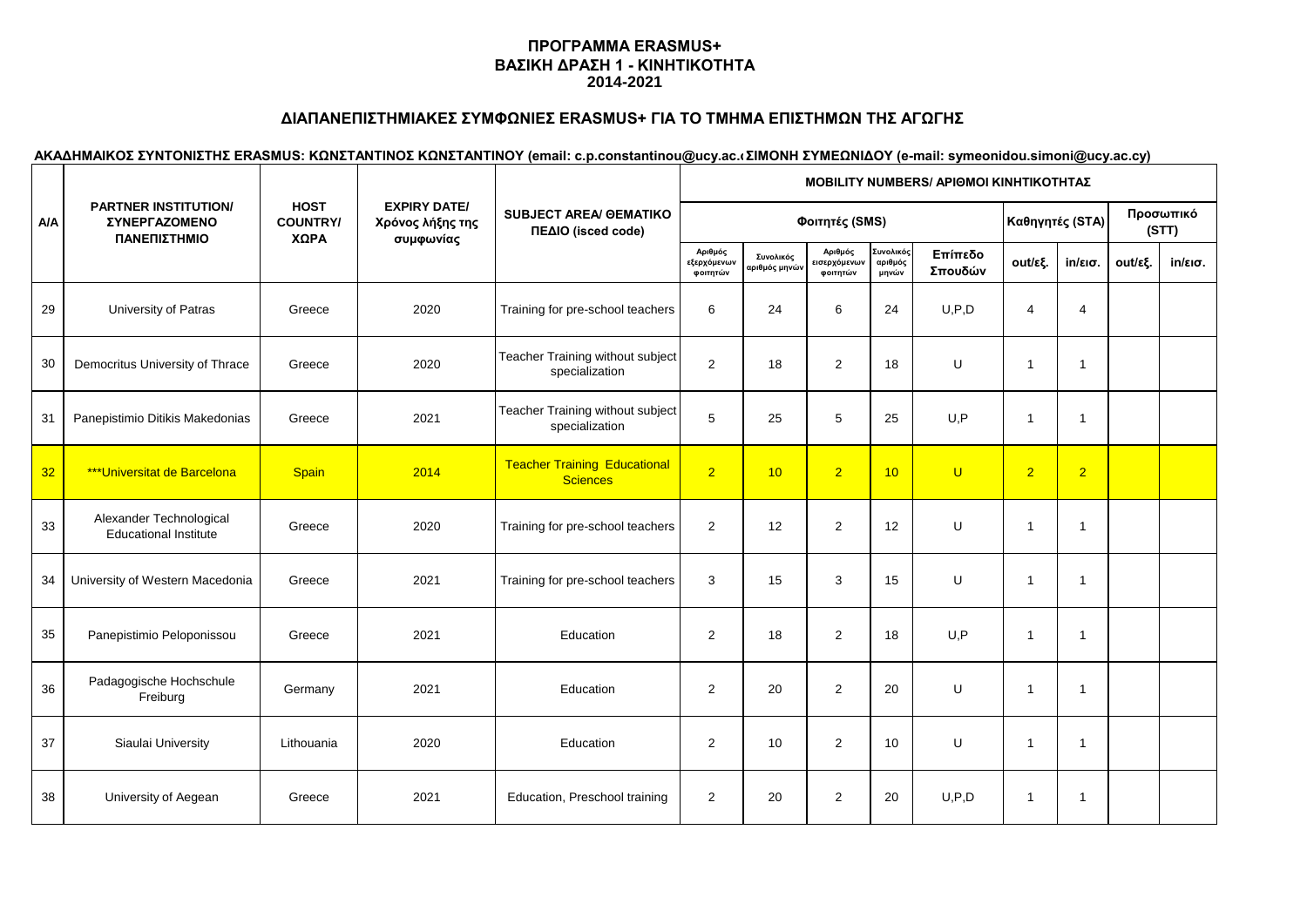# **ΔΙΑΠΑΝΕΠΙΣΤΗΜΙΑΚΕΣ ΣΥΜΦΩΝΙΕΣ ERASMUS+ ΓΙΑ ΤΟ ΤΜΗΜΑ ΕΠΙΣΤΗΜΩΝ ΤΗΣ ΑΓΩΓΗΣ**

|            | <b>PARTNER INSTITUTION/</b><br><b>ΣΥΝΕΡΓΑΖΟΜΕΝΟ</b><br>ΠΑΝΕΠΙΣΤΗΜΙΟ        |                                        |                                                      | <b>SUBJECT AREA/ GEMATIKO</b><br>ΠΕΔΙΟ (isced code)                                                                                          | <b>MOBILITY NUMBERS/ ΑΡΙΘΜΟΙ ΚΙΝΗΤΙΚΟΤΗΤΑΣ</b> |                                         |                                     |                                    |                    |                |                   |         |                    |  |
|------------|----------------------------------------------------------------------------|----------------------------------------|------------------------------------------------------|----------------------------------------------------------------------------------------------------------------------------------------------|------------------------------------------------|-----------------------------------------|-------------------------------------|------------------------------------|--------------------|----------------|-------------------|---------|--------------------|--|
| <b>A/A</b> |                                                                            | <b>HOST</b><br><b>COUNTRY/</b><br>ΧΩΡΑ | <b>EXPIRY DATE/</b><br>Χρόνος λήξης της<br>συμφωνίας |                                                                                                                                              | Φοιτητές (SMS)                                 |                                         |                                     |                                    |                    |                | Καθηγητές (STA)   |         | Προσωπικό<br>(STT) |  |
|            |                                                                            |                                        |                                                      |                                                                                                                                              | Αριθμός<br>εξερχόμενων<br>φοιτητών             | Συνολικός<br><mark>αριθμός μηνών</mark> | Αριθμός<br>εισερχόμενων<br>φοιτητών | .<br>Συνολικός<br>αριθμός<br>μηνών | Επίπεδο<br>Σπουδών | out/εξ.        | $in/\epsilon$ ισ. | out/εξ. | $in/\epsilon$ ισ.  |  |
| 39         | <b>Nottingham Trent University</b>                                         | <b>UK</b>                              | 2021                                                 | Education                                                                                                                                    |                                                |                                         |                                     |                                    |                    | 1              | $\overline{1}$    |         |                    |  |
| 40         | Pedagogical University of Cracow                                           | Poland                                 | 2014                                                 | Education                                                                                                                                    |                                                |                                         |                                     |                                    |                    | $\overline{1}$ | -1                |         |                    |  |
| 41         | Anotati Scholi Pedagogikis &<br><b>Technologikis</b><br>Ekpedefsis(ASPETE) | Greece                                 | 2014                                                 | <b>Education</b>                                                                                                                             | 2 <sup>1</sup>                                 | 10                                      | $\overline{2}$                      | 10                                 | U                  | $\overline{1}$ | $\overline{1}$    |         |                    |  |
| 42         | University of Zagreb                                                       | Croatia                                | 2015                                                 | Teacher Training and Education<br>Science                                                                                                    | $\overline{2}$                                 | 10                                      | $\overline{2}$                      | 10                                 | U                  | -1             | $\overline{1}$    |         |                    |  |
| 43         | University of Crete                                                        | Greece                                 | 2021                                                 | Training for pre-school teachers                                                                                                             | $\overline{2}$                                 | 10                                      |                                     |                                    | U, P               | $\mathbf 1$    | -1                |         |                    |  |
| 44         | University of Maribor                                                      | Slovenia                               | 2014                                                 | <b>Education Science</b>                                                                                                                     |                                                |                                         |                                     |                                    |                    |                | 1                 |         |                    |  |
| 45         | <b>University of Stirling</b>                                              | <b>UK</b>                              |                                                      |                                                                                                                                              |                                                |                                         |                                     |                                    |                    |                |                   |         |                    |  |
| 46         | University of Granada(Centro de<br>Magisterio La Inmaculada)               | Spain                                  | 2021                                                 | Teaching and Training                                                                                                                        | $\overline{2}$                                 | 10                                      | $\overline{2}$                      | 10                                 | U, P               | $\overline{1}$ | $\overline{1}$    |         |                    |  |
| 47         | Institute of Education, University<br>of London                            | UK                                     | 2018                                                 | Education                                                                                                                                    | $\overline{2}$                                 | 6                                       | $\overline{2}$                      | 6                                  | U, P, D            | $\mathbf{1}$   | 1                 |         |                    |  |
| 48         | National and Kapodistrian<br>University of Athens                          | Greece                                 | 2015                                                 | Mathematics<br>AGREEMENT VALID ONLY<br>FOR THE EXCHANGE OF<br>STAFF AT THE MASTER<br>PROGRAMME "Didactics and<br>Methodology of Mathematics" |                                                |                                         |                                     |                                    |                    |                | -1                |         |                    |  |